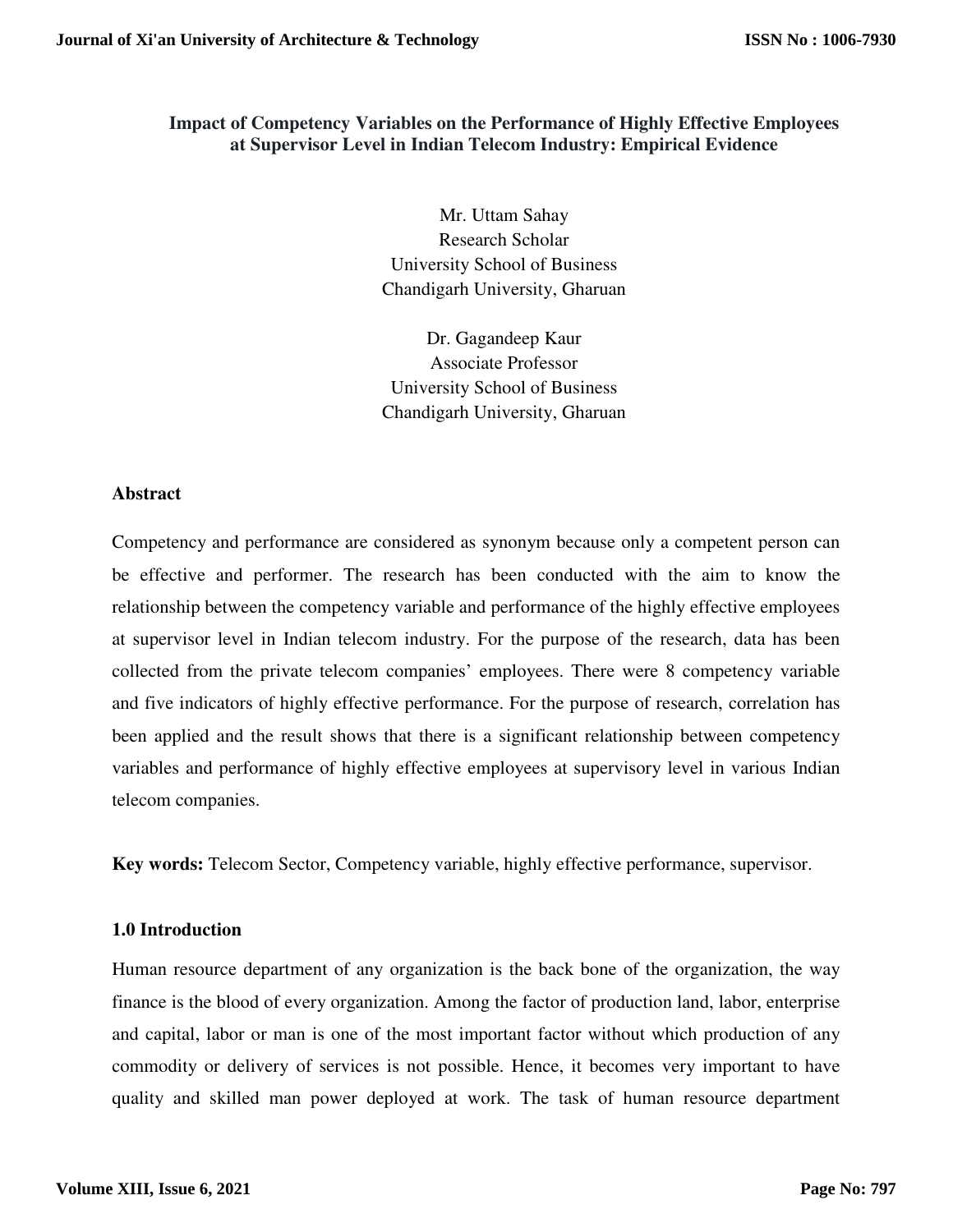becomes tough in such cases because among the pool of talent it becomes very critical to select the best one who will be the performer and becomes an asset for the organization. As a responsible employee of an organization, human resource manager tries to recruit the best employee for the organization based on the skill set and competencies which are prevailing and considered good for the organization. For such purpose, the human resource department recruits the best people out of the available choice through a series of steps involved in selection process to find out competent pool of candidates for any organization. There are lots of factors in an organization which impact the performance of an employees and it is not so easy or guaranteed that if a person is performer in one organization will be successful in the other organization too. But, on the other hand, if a person has acquired and developed competencies over a period of time, this will help him to sail through in different organization's culturesalso and contribute to the overall business objectives of an organization.

Therefore, this paper attempts to find that does competencies of an individual need to be identified at various levels of an organization especially with reference to Supervisory level in a telecom industry? Also, this research is an attempt to understand that whether the competency variables which are essential for any candidate has any relationship with the performance or not.

The research is conducted with the special focus on telecom sector employees. Being a part of the service sector of the economy, the sector has a major share in driving our economyand moreover, it has really helped in accelerating the economy especially in Covid period also. In nutshell, it can be concluded that human resources and itsmanagement plays a pivotal role in driving organizational success.

#### **2.0 Review of Literature**

In the contemporary world the study of behavioral or personal qualitiesonthe performance and success of a company is rated very high.Keeping in view thestudiesaroundmanagement, competencies are either organizational or personal [1]. Competencies are thegate ways to future opportunities; it is a bunch ofabilities& technical abilities which enables anorganization to serve the customer in a better way [2]. Core competencies as firm's specific skills applied to attain highest possible level of customer satisfaction. The literature around human resource management primarily focuses on the individual competencies [3]. Competency as a term was used by [4]as a choice for adifferentmethodto testconventional intellect. Accordingly, competency is a distinguishingattribute of anindividual which is required indeliveringgreater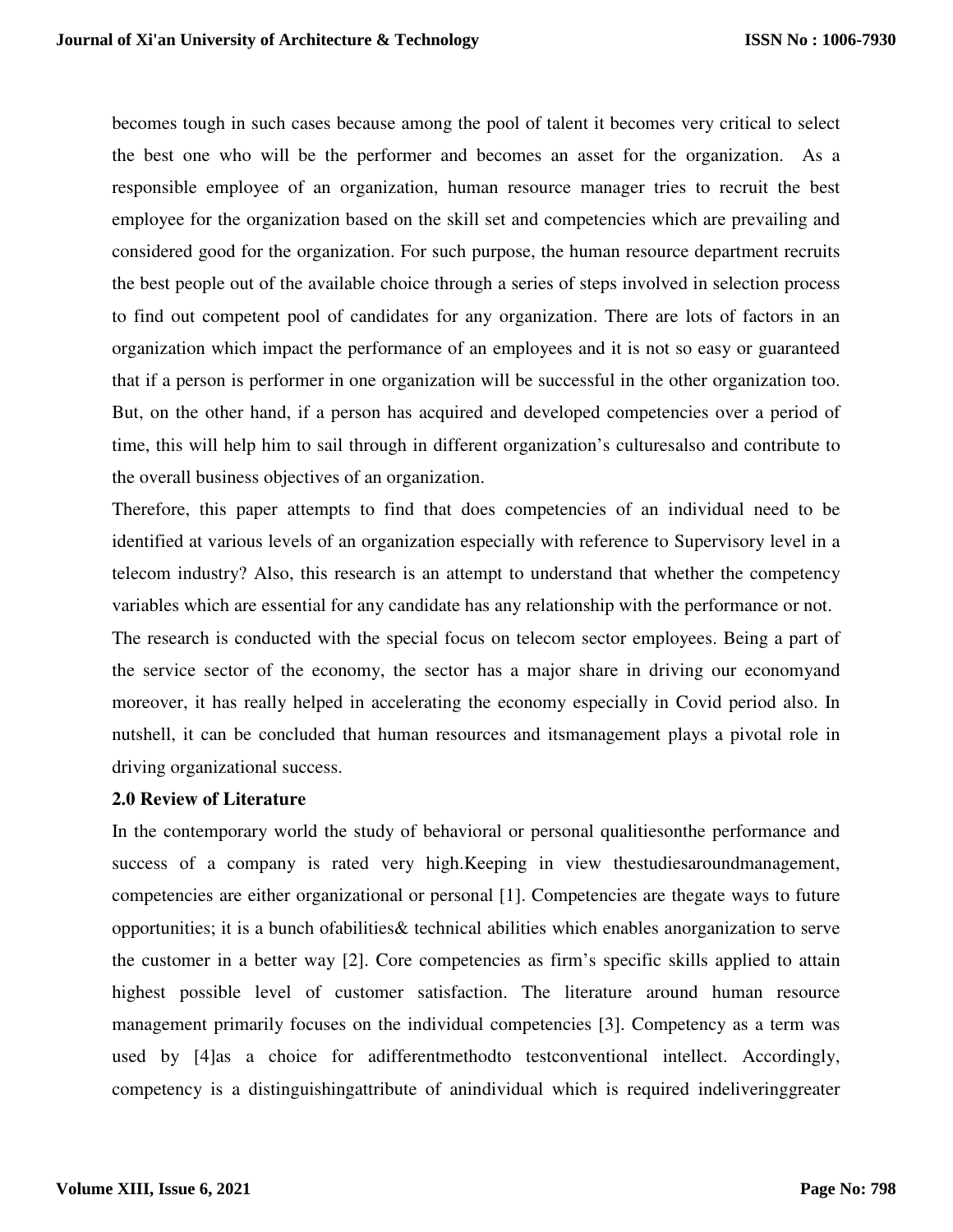performance and is a representation ofthe application of specific talent and required knowledge inaction to complete a task. Competencies are defined as motives, traits, skills, opinion about one own self,societal role, specific knowledge on the subject which he or she uses to perform a job [5]. These characteristics areshown in noticeable and distinguishableforms of behaviorlinked with performance at work and usually include know-how, expertise and aptitudes. Competencies are also defined as anenabler to perform an assignedworkto a decided and well-defined norm in the context of actual work situations. Competencies are also referred as apool of critical enabling factorsrequired to achieve essential outcomes in a particularassignment in a business. These enablers arefound in combinations of knowledge, skills and attitudeswhich help an individual to demonstrate a specific behavior anddeliver higher performanceat work. These qualities could be the individual values,own character, personal qualities, motivation or the ways an individual thinks and collectively creates an impacton the behavior at work. However,it is crucial that the required functional skills are clearly stated in advance while performing or carrying out work.It is needed notonly to help the individuals to identify the similar skills for completing theassignment but also to acquire desired skills to become successful at work. However,mostly todobetter, it is not enough to have knowledge only, skillsand attitudesplay acomplementary roleto deliver superior performance. The required knowledge helps an individual to use the right skills and the positive attitudeinspires him to render his best performance at work. In simple terms, theright combination of knowledge,skills, and attitudes which are necessaryto do anassignment is collectively known as competency.One of the researchers [6]studied the competencies dimension of Indian manufacturing firmsand how competencies impact the performance of the companies. Manufacturing sector also needs competent managers especially at senior levels to drive effective performance. Using primary data which was collected from 100 selected manufacturing firms in India, the researcher used structured questionnaire. Factor analysis and regression analysis were performed for the analyzing the data. The findings indicated several factors, out of which firm competencies were shown by six factors and one factor represented performance of the firm. The identified competencies included quality focus, market orientation, logistics and manufacturing excellence.

Steven Covey (1889) [7] in his book 7 Habits of Highly Effective People mentions seven habits of highly effective people at work. To become effective,a three stage process has been advocated at first stag. One has to work first on his independence, the second stage is the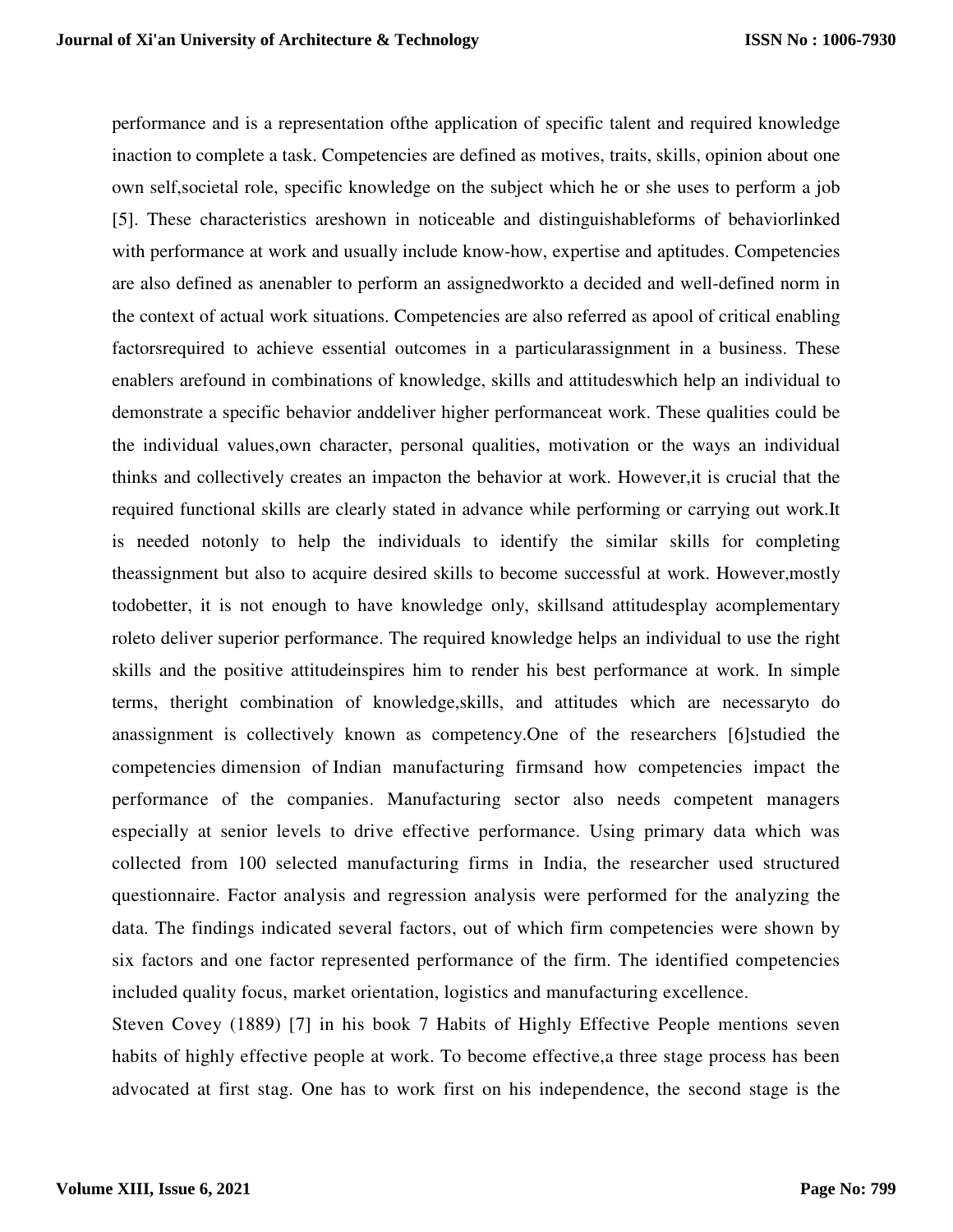stage interdependence and the third stage is to keep learning and improving. All the seven habits are related to behavioral competencies summarized as under:

| <b>Seven Habits of Highly Effective People</b> |                                                                                                                                                    |                                                                                                                                                                                                                                                                                                                                                                                                                                                                                                                                                                                                                                         |  |
|------------------------------------------------|----------------------------------------------------------------------------------------------------------------------------------------------------|-----------------------------------------------------------------------------------------------------------------------------------------------------------------------------------------------------------------------------------------------------------------------------------------------------------------------------------------------------------------------------------------------------------------------------------------------------------------------------------------------------------------------------------------------------------------------------------------------------------------------------------------|--|
| <b>Stages</b>                                  | <b>Habits</b>                                                                                                                                      | <b>Actions</b>                                                                                                                                                                                                                                                                                                                                                                                                                                                                                                                                                                                                                          |  |
| <b>Manage</b><br>yourself                      | 1-Be Proactive (The Habit of Choice)                                                                                                               | Take Initiatives Be Proactive, Manage Change,<br>Respond Proactively, Keep Commitments, Take<br>Responsibility With Accountability, And Ensure<br>Positive Influence On Results.                                                                                                                                                                                                                                                                                                                                                                                                                                                        |  |
|                                                | 2-Begin With The End (The Habit of<br>Vision)                                                                                                      | Define Vision And Values, Create A Mission<br>Statement, Set Measurable Team And Personal<br>Goals, Start Projects Successfully, Align Goals To<br>Priorities, And Focus On Desired Outcomes.                                                                                                                                                                                                                                                                                                                                                                                                                                           |  |
|                                                | 3-Put First Thing First (The Habit of<br><b>Integrity And Execution)</b>                                                                           | Effective Planning And Prioritization<br>Wasters, Use<br>And<br>Time<br>Planning<br>Effectively,<br>Use<br>Effective<br>And                                                                                                                                                                                                                                                                                                                                                                                                                                                                                                             |  |
|                                                | 4-Think Win-Win (The Habit of<br><b>Mutual Benefit)</b>                                                                                            | Execute Strategy, Apply Effective Delegation<br>Skills, Focus On Important Activities, Apply<br>Skills,<br>Balance Key Priorities, Eliminate Low Priorities<br>Tools<br>Time-<br>Management Skills.<br>Build High-Trust Relationships, Build Effective<br>Teams, Apply Successful Negotiation Skills, Use<br>Effective Collaboration, And Build Productive<br>Business Relationships.<br>Apply Effective Interpersonal Communication,<br>Communication<br>Overcome<br>Pitfalls,<br>Apply<br>Effective Listening Skills, Understand Others,<br>Reach Mutual Understanding, Communicate<br>Viewpoints Effectively, Apply Productive Input |  |
| Lead<br><b>Others</b>                          | <b>5-Seek First To Understand Than To</b><br><b>Understood (The Habit of Mutual</b><br>Understanding)<br><b>6-Synergise (The Habit Of Creative</b> | And Feedback, And Apply Effective Persuasion<br>Techniques.<br>Leverage Diversity, Apply Effective Problem-<br>Solving Techniques, Rely On Collaborative                                                                                                                                                                                                                                                                                                                                                                                                                                                                                |  |
|                                                | Cooperation)                                                                                                                                       | Decision-Making, Identify Value Differences,<br>Build On Divergent Strengths, Leverage Creative<br>Collaboration, And Embrace Innovation.                                                                                                                                                                                                                                                                                                                                                                                                                                                                                               |  |
| <b>Unleash</b><br><b>Potential</b>             | 7-Sharpen The Saw-(The Habit Of<br><b>Renewal</b> )                                                                                                | Achieve Work-Life Balance, Apply Continuous<br>Improvement, AndPursue Continuous Learning.                                                                                                                                                                                                                                                                                                                                                                                                                                                                                                                                              |  |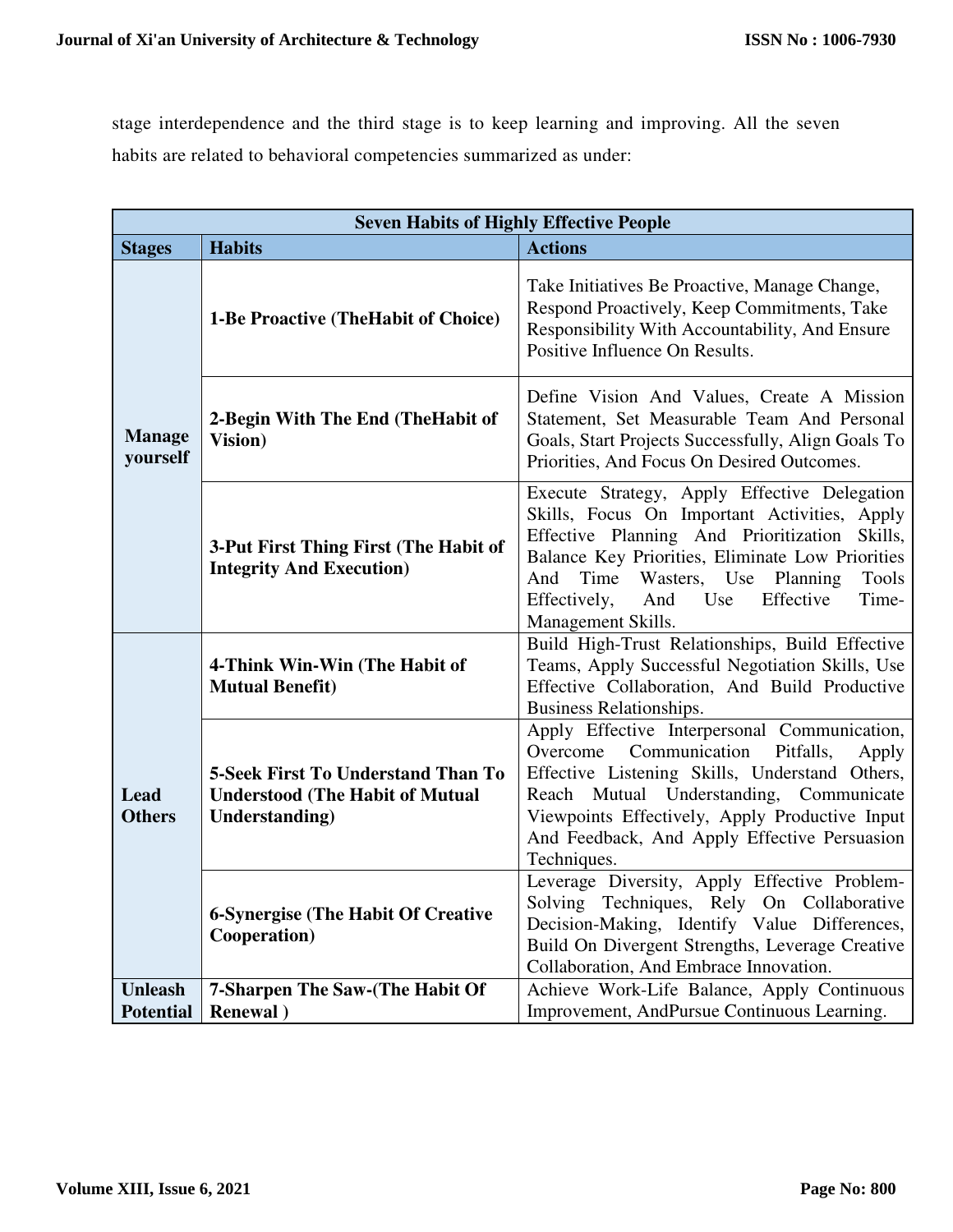## **Table 2.1 - Seven Habits of Highly Effective People (Covey, 1989)**

If these seven habits are well developed,these will help in delivering superior performance in any organization.

Employee's performance does not occur in vacuum, wehave to take system perspective, not only to look at employees and its competence but also the environment in which he is expected to perform. It is important to note that the base and foundation of any successful organization is built on employee performance because collective employee performance leads to organizational performance and success. Managing performance at work has always been treated asa critical element in managing employees. For successful companies,employees' job performance is treated as an important source of competitive advantage and they put lots of efforts in improving them to achieve overall organizational effectiveness. Performance at work cannot have a uniform or standard definition asit varies in view of different opinions or and perception. Mostly performance is defined as a work done by a person at the work place. Usually job performance is not similar forall the jobs, in fact the nature and difficultyand complex nature of work defines performance. As per business dictionary performance is "The completion of anassigned dutyevaluated againstpredeterminedcriterions of precision, fullness, price, and speed."As per Cambridge dictionary a performance is defined as how well atask or job is completed. Another researcher [8] describesperformance as synonymous tobehavior.Performance is what an individual actually does and observed. Performance [9] is an act for which someone is hired to do and to do it well. Though there are lot of attempts made tointroduce various framework for performance, Campbell's definition is most acceptable as the basic definition of performance[10]; [11]; [12].

It waselaborated and well defined those skill competenciesfor job role whichencourages job incumbents to work more effectively [13]. In another paper, [14], findingrelationship between competency and performance was done and it was found the relationship between knowledge, skills andattitudes, and employee performance exists. Another research[15] also found a correlation between competencies and individual performance;in fact core competencies create more significant effect on individual competencies in service sector. The result was analyzed in two ways. It was done firstly for individual competencies and individual performance and thereafter, the impact of individual competencies was checked onorganizational performance.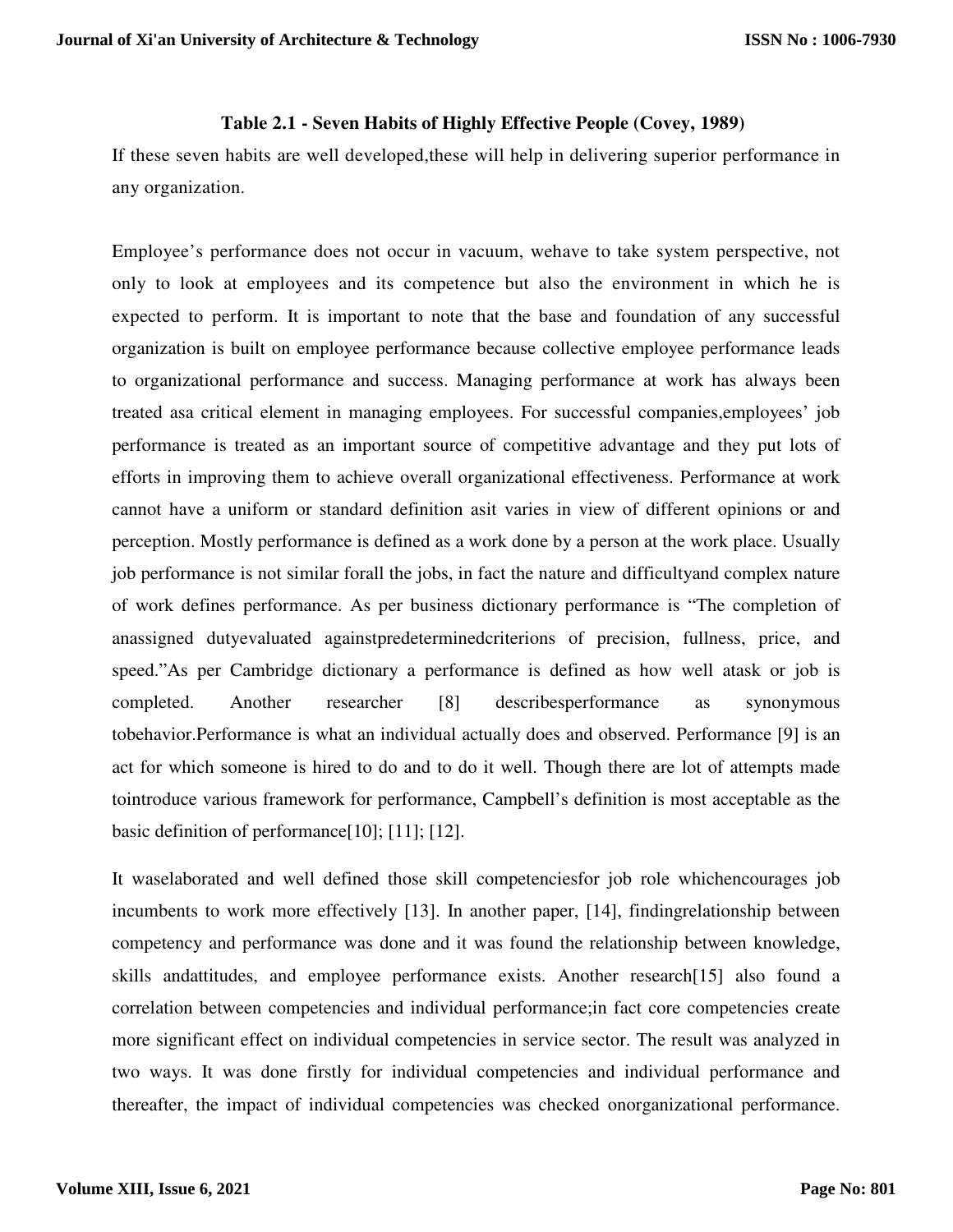Individual competencies and individual performance have positive relationship, further it was also found that managerial competencies have profound impact on organizational performance. Another study [16]found that workers competencies hadsubstantialimpact on their performance. As per [17], managers' characteristics and attitude have much more impact on employees' productivity than managerial skills. As per [18], performanceon the job can be enhanced byimproving the knowledge and competencies of employee working in an organization. It was alsosuggested that successful organization consider employee's job satisfactionas criticalfordelivery of work performancealong with right competencies [18]. As per [19], the competencies are critical toolto deliver superior performance,few of the common competencies are taking initiative, being innovative, having good interpersonal skills, motivation at work, personal credibility, teamwork, having technical skills, being creative, thinkingability, being ethical at work, being tech savvy. Another study also [20] suggests employees who do not possess interpersonal skill sets for the job; they fail to provide the satisfactory service to the customer. Managerial competency was divided intofollowing four categories [21] as

- i) General integrative competency such as integrity and honesty, having interpersonal skill, ability to become accountable, ability to communicate, having positive attitude and ability to role model.
- ii) Competencies related to planning and control like goal setting, vision & mission, ability to work under pressure, ability to delegate authority,ability to organize& control.
- iii) Leading Competency such as ability to lead, team building, being creative & innovative, ability to empower others, ability to judge and take decision, supervise and motivate others.
- iv) Other competencies like ability to manage conflicts such as being flexibility, resilient, and have political understanding.

The study of available literature, the competency frameworks of severalof major telecom operators and study of competency clusters suggested by Spencer and Spencer following eight competencies are suggested to be studied havingan impact on the performance of highly effective employees at supervisory level with reference to telecom companies of Punjab, Haryana and Himachal Pradesh. For this study, Customer focus, Analytical thinking, Team work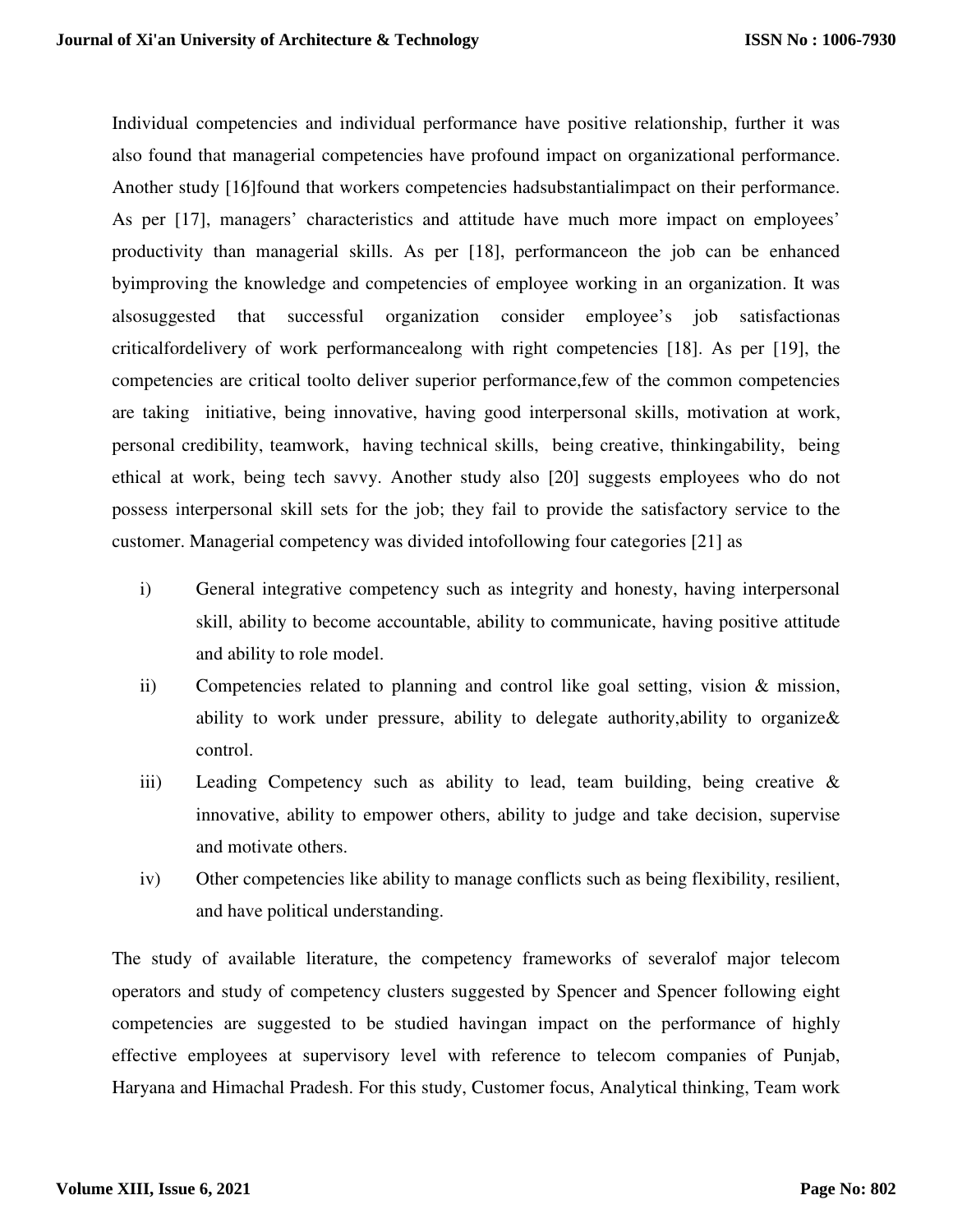and Collaboration, Innovation & Improvement, Communication skills, Interpersonal skills,Ability to Learn and Development, Art of negotiation competencies are being taken.

## **3.0 Research Methodology**

Research methodology includes the data andthe statistical evidence to support the purpose ofthe researchandthe hypotheses formulated for such research. The research is an empirical research, the data has been collected in the form of structured questionnaire from the employees of Indian telecom industries working as supervisory level. The data was collected from eight telecom operators of India. The sample size is of 92 employees of telecom companies that includes Idea, Vodafone, Bharti Airtel and Reliance Jio.

#### **3.1 Objective ofthe Study**

• To identify the relative importance of various behavioral competencies on the performance of highly effective employees at supervisory level.

## **3.2 Hypotheses ofthe Study**

Following hypotheses are formulated to carry out this research piece.

**Hypothesis, H1**:There is no significant correlation between highly effective performance and competency variablesat supervisory level.

Further for detailed analysis, eight more hypotheses are formulated as listed below. The above hypothesis is tested with all eight competencies taken in this study.

**Hypothesis, H1a-**There is no significant correlation between customer focus and highly effective performance at supervisory level.

Hypothesis, H1b-There is no significant correlation between analytical thinking and highly effective performance at supervisory level.

**Hypothesis,H1c**- There is no significant correlation between team work & collaboration and highly effective performance at supervisory level.

Hypothesis, H1d<sup>There</sup> is no significant correlation between innovation & improvement and highly effective performance at supervisory level.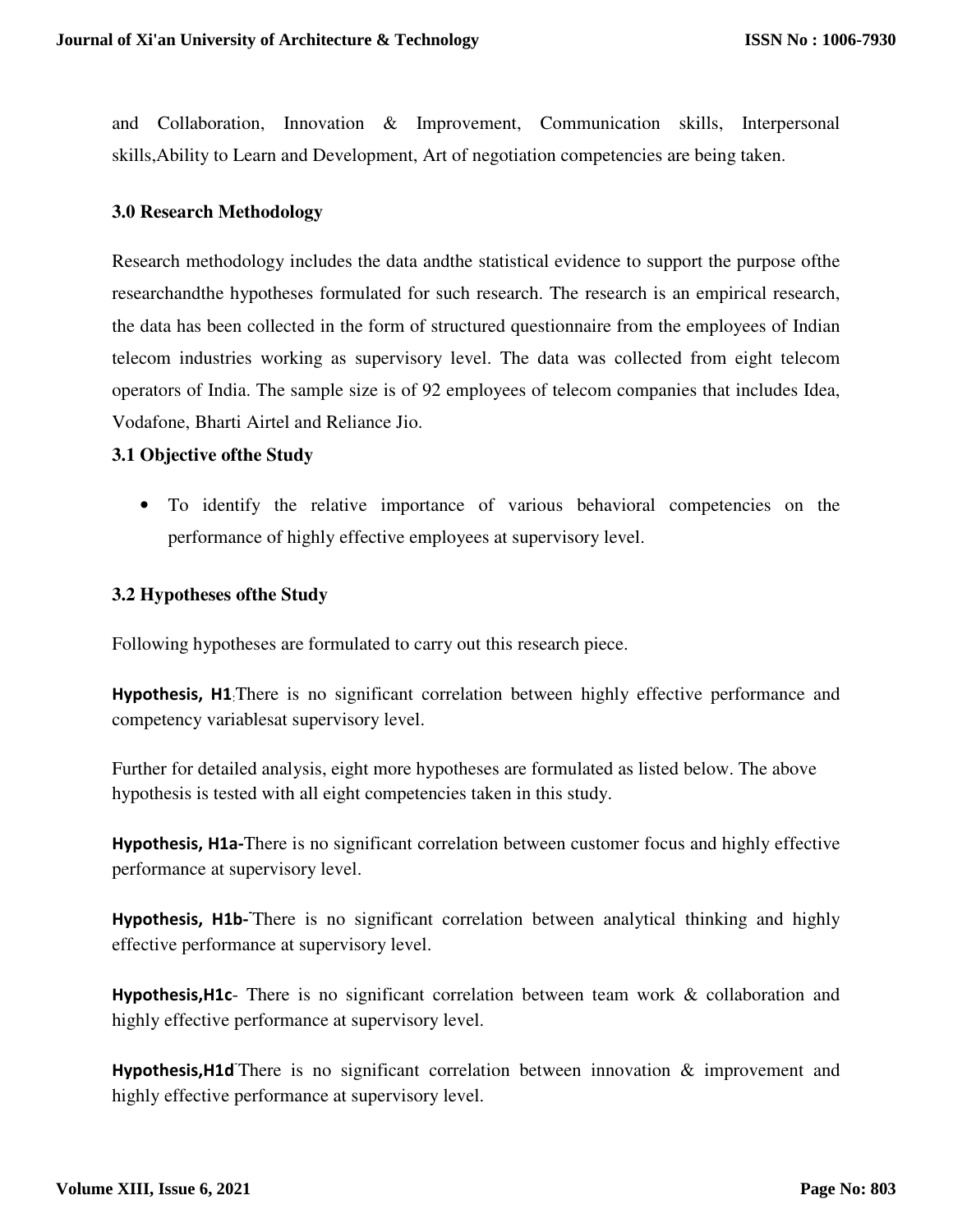**Hypothesis, H1e** There is no significant correlation between communication skills and highly effective Performance at supervisory level.

Hypothesis, H1f<sup>-</sup> There is no significant correlation between interpersonal skills and highly effective performance at supervisory level.

**Hypothesis, H1g** There is no significant correlation between ability to learn & develop and highly effective performance at supervisory level.

Hypothesis, H<sub>1</sub>h There is no significant correlation between art of negotiation and highly effective performance at supervisory level.

# **4.Findings and Discussions**

To find the relationship between performance of highly effective employees and behavioral competencies, Pearson correlation is calculated. All the hypotheses were tested and the results are presented as under according to the hypotheses.

**Hypothesis, H1** which says that there is no significant correlation between competency variable and highly effective performance at supervisory level has been rejected. The statistical result shows that there is a strong correlation (Pearson correlation=.651) between competency variables and highly effective performance, not only this but the relationship is significant (p=.000) also.

|                               |                 | PerAVG    | <b>CVAVG</b> |
|-------------------------------|-----------------|-----------|--------------|
|                               | P Correlation   |           | $.651***$    |
| PerAV<br>$\overline{G}$       | Sig. (2-tailed) |           | .000         |
|                               | N               | 92        | 92           |
|                               | P Correlation   | $.651***$ |              |
| <b>CVAV</b><br>$\overline{G}$ | Sig. (2-tailed) | .000      |              |
|                               | N               | 92        | 92           |

\*\*. Correlation is significant at the 0.01 level (2-tailed).

## **Table No. 4.1Correlation between Behavioral Competency and Highly Effective Employees**

Further for detail analysis few more hypotheses were tested based on the all 8 competency variables.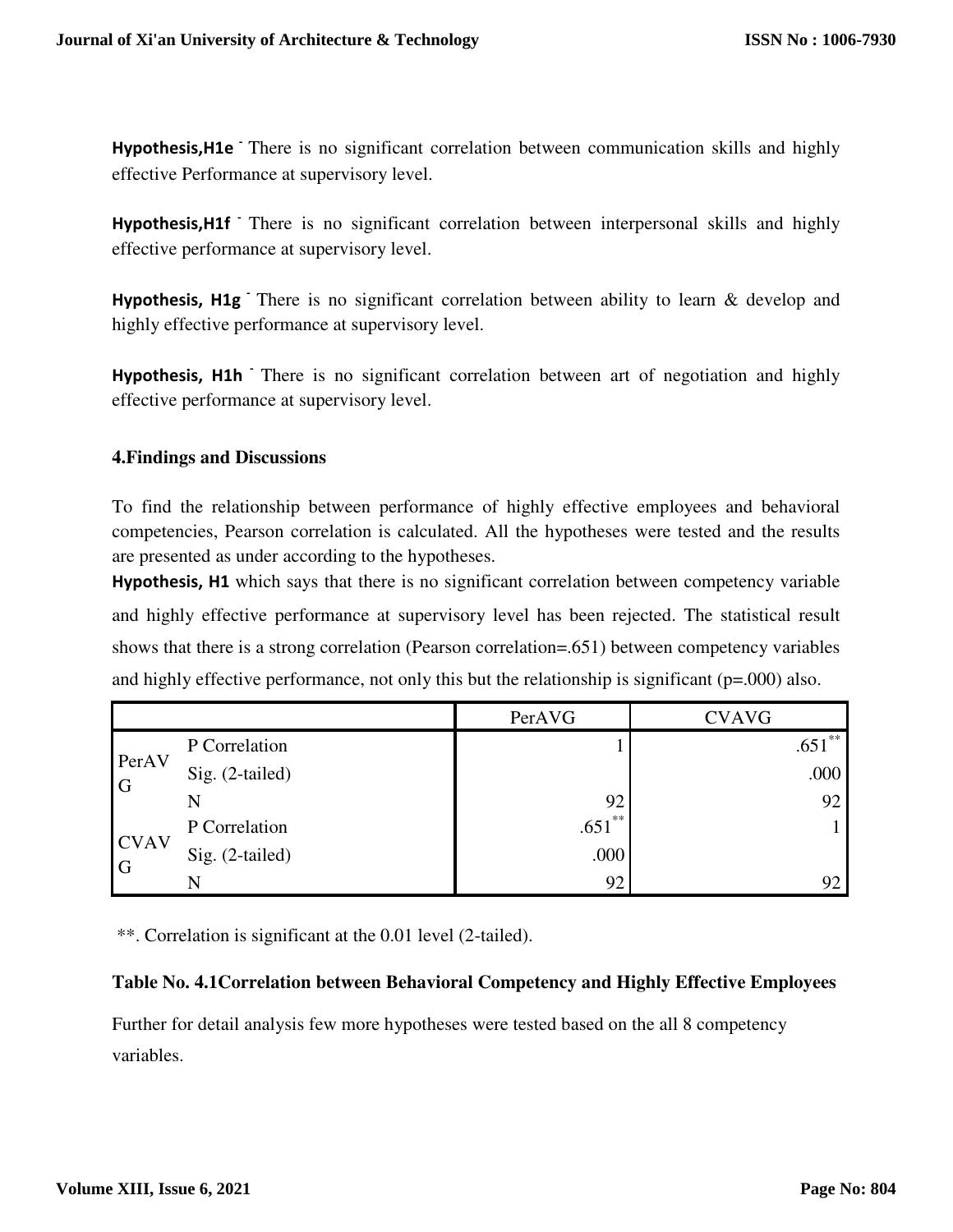**Hypothesis, H1a-**There is no significant correlation between customer focus and highly effective performance at supervisory level has been rejected. The statistical result shows that there is a strong correlation (Pearson correlation=.549) between customer focus and highly effective performance, not only this but the relationship is significant (p=.000) also.

|        |                           | PerAVG    | CustFocus |
|--------|---------------------------|-----------|-----------|
|        | P Correlation             |           | $.549**$  |
| PerAVG | Sig. (2-tailed)           |           | .000      |
|        | N                         | 92        | 92        |
|        | P Correlation             | $.549***$ |           |
|        | CustFocus Sig. (2-tailed) | .000      |           |
|        | N                         | 92        | 92        |

\*\*. Correlation is significant at the 0.01 level (2-tailed).

# **Table No. 4.2Correlation between Customer Focus and Highly Effective Employees**

**Hypothesis, H1b-** There is no significant correlation between analytical thinking and highly effective performance at supervisory level has been rejected. The statistical result shows that there is a moderate correlation (Pearson correlation=.481) between customer focus and highly effective performance, not only this but the relationship is significant (p=.000) also.

|                          |                        | PerAVG    | Analythink |
|--------------------------|------------------------|-----------|------------|
|                          | P Correlation          |           | $.481**$   |
|                          | PerAVG Sig. (2-tailed) |           | .000       |
|                          |                        | 92        | 92         |
|                          | P Correlation          | $.481***$ |            |
| Analythin<br>$\mathbf k$ | Sig. $(2-tailed)$      | .000      |            |
|                          |                        | 92        |            |

\*\*. Correlation is significant at the 0.01 level (2-tailed).

# **Table No. 4.3 Correlation between Analytical Thinking and Highly Effective Employees**

**Hypothesis,H1c-** There is no significant correlation between teamwork & collaboration and highly effective performance at supervisory level has been rejected. The statistical result shows that there is a moderate correlation (Pearson correlation=.480) between teamwork & collaboration and highly effective performance, not only this but the relationship is significant (p=.000) also.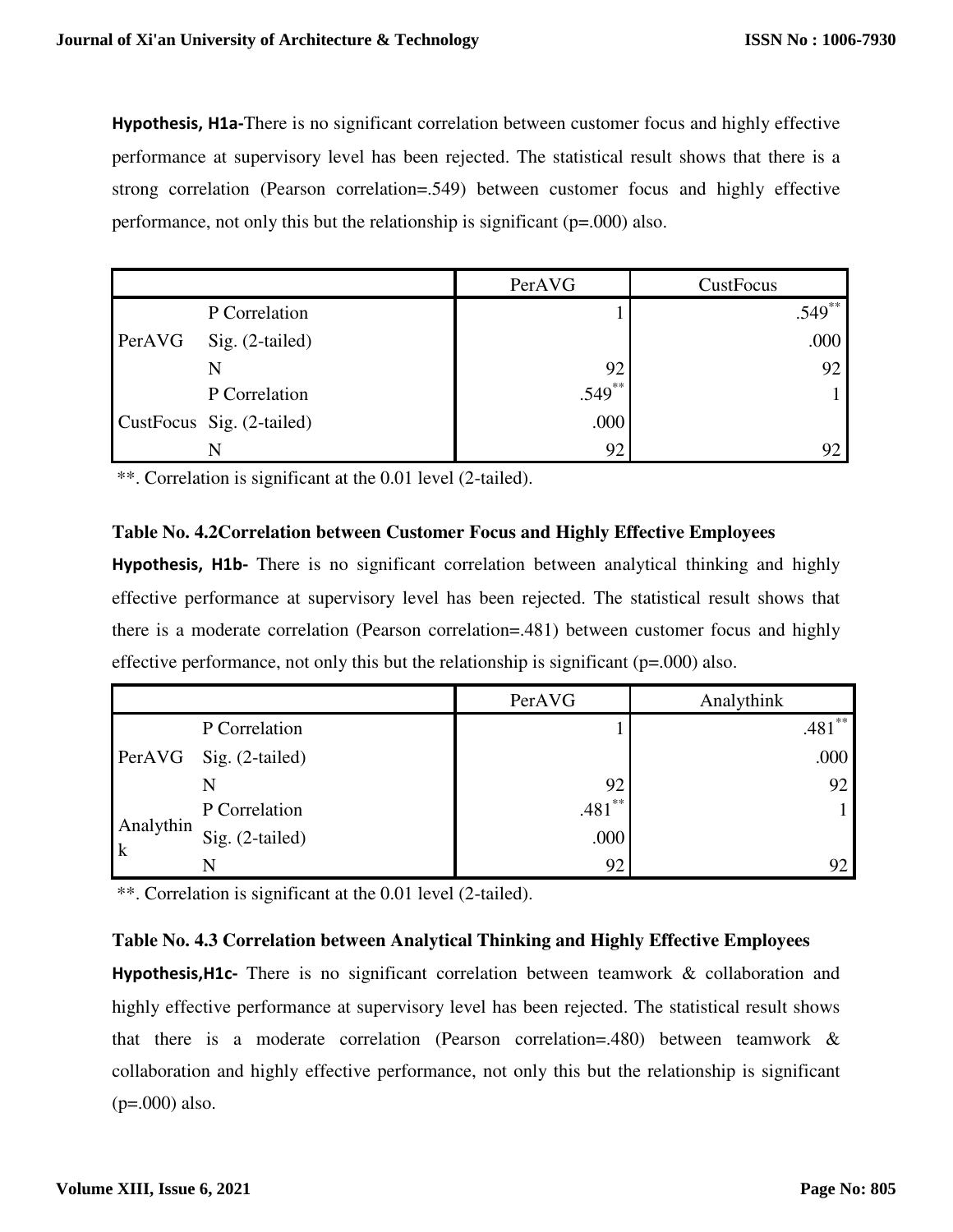|                        |                   | PerAVG      | <b>Teamwork</b> |
|------------------------|-------------------|-------------|-----------------|
|                        | P Correlation     |             | $.480**$        |
| PerAVG                 | Sig. (2-tailed)   |             | .000            |
|                        | N                 | 92          | 92              |
| Teamwor<br>$\mathbf k$ | P Correlation     | $.480^{**}$ |                 |
|                        | $Sig. (2-tailed)$ | .000        |                 |
|                        | N                 | 92          | 92              |

\*\*. Correlation is significant at the 0.01 level (2-tailed).

**Table No. 4.4Correlation between Teamwork & Collaborationand Highly Effective Employees**

**Hypothesis, H1d-**There is no significant correlation between innovation & improvement and highly effective performance at supervisory level has been rejected. The statistical result shows that there is a moderate correlation (Pearson correlation=.526) between innovation  $\&$ improvement and highly effective performance, not only this but the relationship is significant  $(p=.000)$  also.

|             |                 | PerAVG    | Innovation |
|-------------|-----------------|-----------|------------|
| PerAVG      | P Correlation   |           | $.526***$  |
|             | Sig. (2-tailed) |           | .000       |
|             | N               | 92        | 92         |
|             | P Correlation   | $.526***$ |            |
| Innovatio   | Sig. (2-tailed) | .000      |            |
| $\mathbf n$ | N               | 92        |            |

\*\*. Correlation is significant at the 0.01 level (2-tailed).

**Table No. 4.5 Correlation between Innovation and Improvement and Highly Effective Employees**

**Hypothesis, H1e-**There is no significant correlation between communication skills and highly effective performance at supervisory level has been rejected. The statistical result shows that there is a strong correlation (Pearson correlation=.525) between communication skills and highly effective performance, not only this but the relationship is significant  $(p=.000)$  also.

|        |                   | PerAVG | <b>Communication Skills</b> |
|--------|-------------------|--------|-----------------------------|
| PerAVG | P Correlation     |        |                             |
|        | $Sig. (2-tailed)$ |        | .000                        |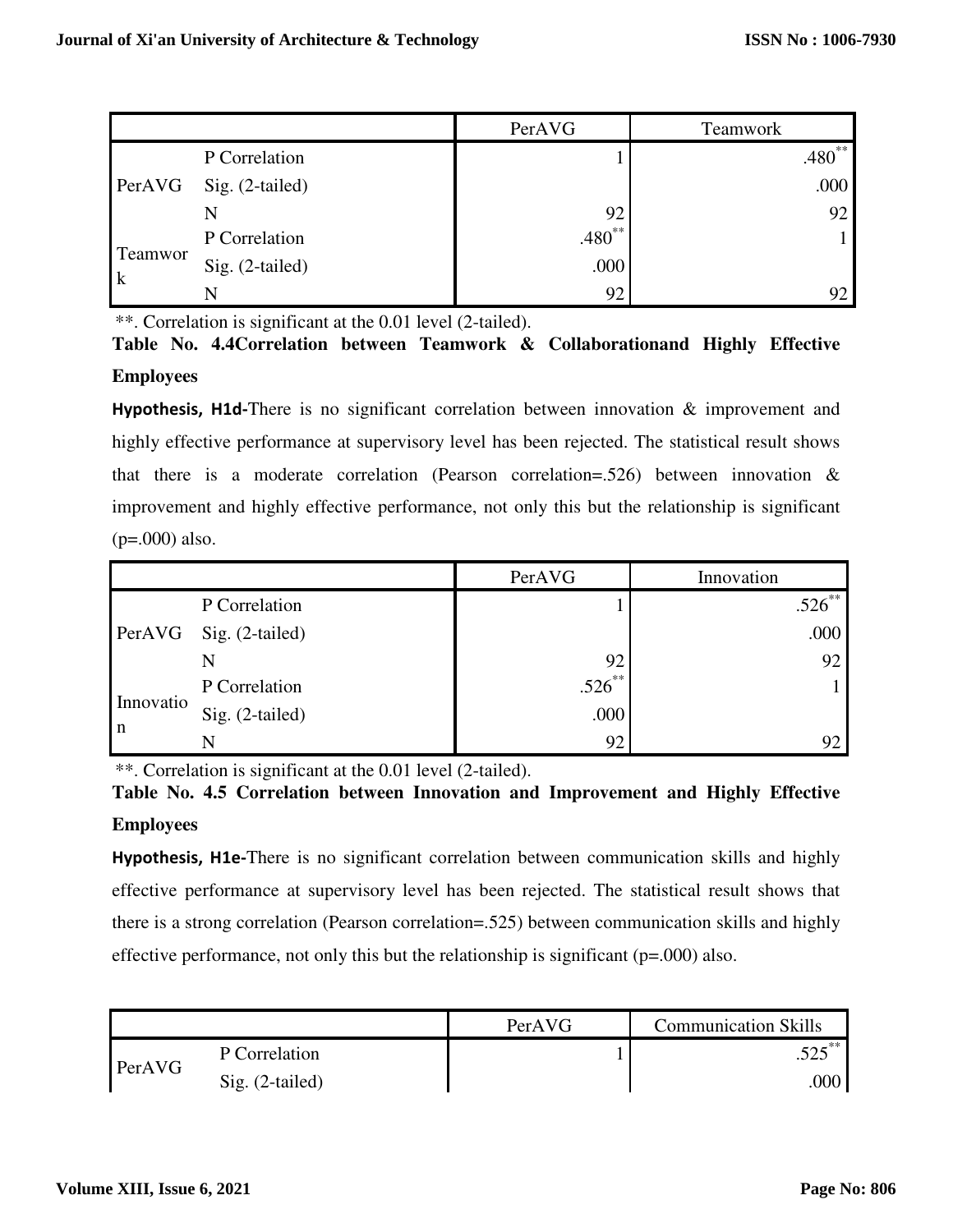|                          | P Correlation   | 525<br>ن∠ت. |  |
|--------------------------|-----------------|-------------|--|
| Communica<br>tion Skills | Sig. (2-tailed) | .000        |  |
|                          |                 |             |  |

\*\*. Correlation is significant at the 0.01 level (2-tailed).

**Table No. 4.6 Correlation between Communication Skills and Highly Effective Employees**

**Hypothesis, H1f-**There is no significant correlation between interpersonal skills and highly effective performance at supervisory level has been rejected. The statistical result shows that there is a moderate correlation (Pearson correlation=.530) between interpersonal skills and highly effective performance, not only this but the relationship is significant (p=.000) also.

|                          |                 | PerAVG      | Interpersonal Skills |
|--------------------------|-----------------|-------------|----------------------|
|                          | P Correlation   |             | $.530**$             |
| PerAVG                   | Sig. (2-tailed) |             | .000                 |
|                          |                 | 92          | 92                   |
|                          | P Correlation   | $.530^{**}$ |                      |
| Interpersona<br>1 Skills | Sig. (2-tailed) | .000        |                      |
|                          | N               | 92          | 92                   |

\*\*. Correlation is significant at the 0.01 level (2-tailed).

**Table No. 4.7 Correlation between Interpersonal Skillsand Highly Effective Employees**

**Hypothesis, H1g-** There is no significant correlation between ability to learn & develop and highly effective performance at supervisory level has been rejected. The statistical result shows that there is a moderate correlation (Pearson correlation=.535) between ability to learn & develop and highly effective performance, not only this but the relationship is significant (p=.000) also.

|                         |                 | PerAVG    | Ability to learn & develop |
|-------------------------|-----------------|-----------|----------------------------|
|                         | P Correlation   |           | $.535***$                  |
| PerAV<br>$\overline{G}$ | Sig. (2-tailed) |           | .000                       |
|                         | N               | 92        | 92                         |
| <b>Ability</b>          | P Correlation   | $.535***$ |                            |
| to learn                | Sig. (2-tailed) | .000      |                            |
| and<br>develop          | N               | 92        | 92                         |

\*\*. Correlation is significant at the 0.01 level (2-tailed).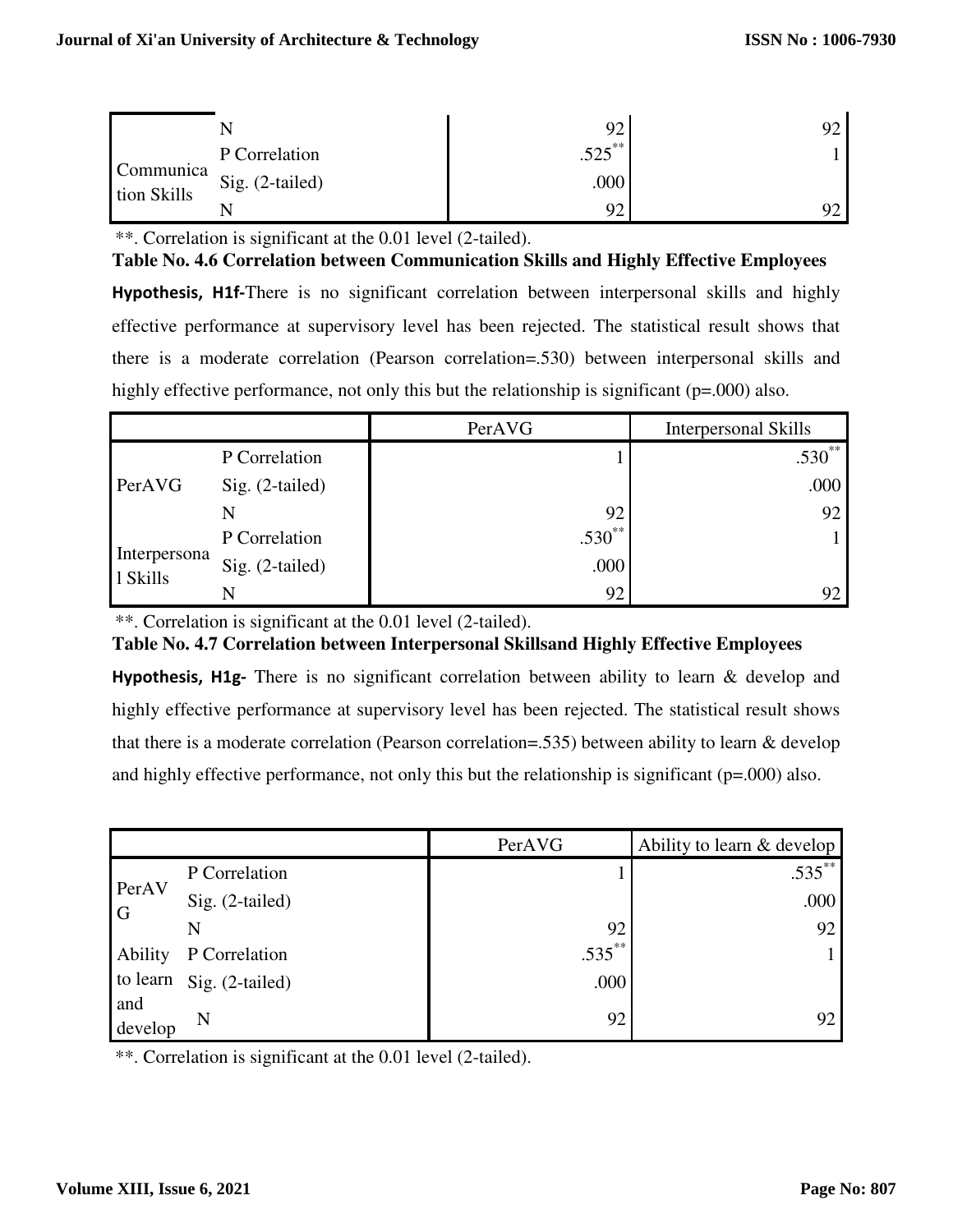# **Table No. 4.8 Correlation between Ability to Learn & Developand Highly Effective Employees**

**Hypothesis, H1h-** There is no significant correlation between art of negotiation and highly effective performance at supervisory level has been rejected. The statistical result shows that there is a week correlation (Pearson correlation=.341) between art of negotiation and highly effective performance, not only this but the relationship is significant (p=.000) also.

|                |                        | PerAVG    | Art of Nego |
|----------------|------------------------|-----------|-------------|
|                | P Correlation          |           | $.341***$   |
|                | PerAVG Sig. (2-tailed) |           | .001        |
|                |                        | 92        | 92          |
|                | P Correlation          | $.341$ ** |             |
| Art of<br>Nego | Sig. (2-tailed)        | .001      |             |
|                |                        | 92        | 92          |

\*\*. Correlation is significant at the 0.01 level (2-tailed).

**Table No. 4. 9 Correlation between Art of Negotiationand Highly Effective Employees** Basis above, further analysis has been done to identify the order of importance of competency at supervisory level which can be applied to telecom sector. The result is presented below in the form of matrix.

| <b>Rank (Supervisory Level)</b> | <b>Competency Variables</b> |
|---------------------------------|-----------------------------|
|                                 | Ability to Learn & Develop  |
|                                 | Team Work & Collaboration   |
| $\overline{2}$                  | <b>Communication Skills</b> |
| 3                               | <b>Interpersonal Skills</b> |
| 4                               | Art of Negotiation          |
| 5                               | <b>Analytical Thinking</b>  |
| 6                               | <b>Customer Focus</b>       |
| 7                               | Innovation & Improvement    |

# **Table 4.10: Relative Importance of Behavioral Competencies at Supervisory Level**

The study suggests that two most important competency variable that drives higher performance at supervisory level are ability to learn and develop and team work and collaboration, as both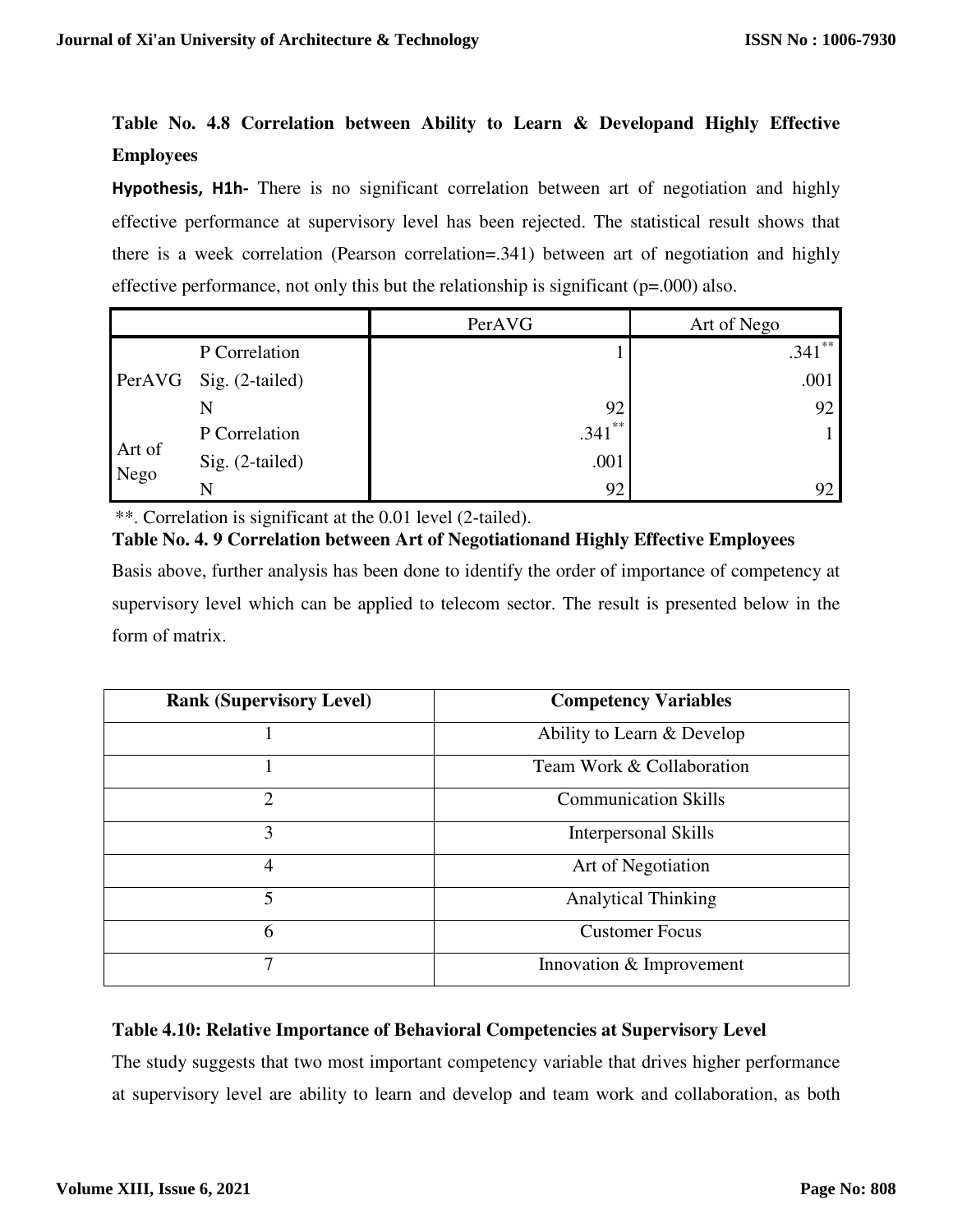these competencies are important to drive team's performance. The results also highlights that a supervisor with effective communication skills, interpersonal skills can create huge difference at work and drive higher performance at work , further competencies related to negotiations, analytical thinking, customer focus and innovation also have impact on his performance. As a manager at supervisory level, an adequate balance of all these eight competencies helps him to drive superior performance at work

## **5.0 Managerial Implications**

The study has given an insight on the competencies contributing to highly effective performance at the supervisory level. This will help in driving high performance culture by building developmental tools for various variable of competencies.The findings will also help to create the ecosystem leading to highly effective performance by a larger employee base resulting into positive organizational level changes.It will help broad basing and building talent pipeline and will be linked with career management, talent acquisition, performance management and reward management processes of the organization at supervisory level.

# **6. Conclusion**

Telecommunications industry the service based industry and in such type of organizations, the product is intangible because service is the product and it is delivered by the employees and customer centric services becomes the key performance indicator. The role of supervisors become more important in an organization. Also, while recruiting an employees at supervisory level becomes more important to check the competency skills so that the high performance can be assured.

From the statistical analysis of data related to the supervisor level employees, it can be concluded that among the eight competency variables, customer focus, communication skills and team work & collaboration have very strong correlation with highly effective performance, innovation & improvement and analytical thinking have strong correlation with highly effective performance. Interpersonal skills and ability to learn & develop has moderate correlation and art of negotiation has week correlation.

Further analysis of competency variable reveals one important result which shows that all the competency variables are not equally important at supervisory level, for example team work and ability to learn & develop is most important variable as against innovation and improvement. Therefore, the researcher can say that the order of importance may vary due to nature of work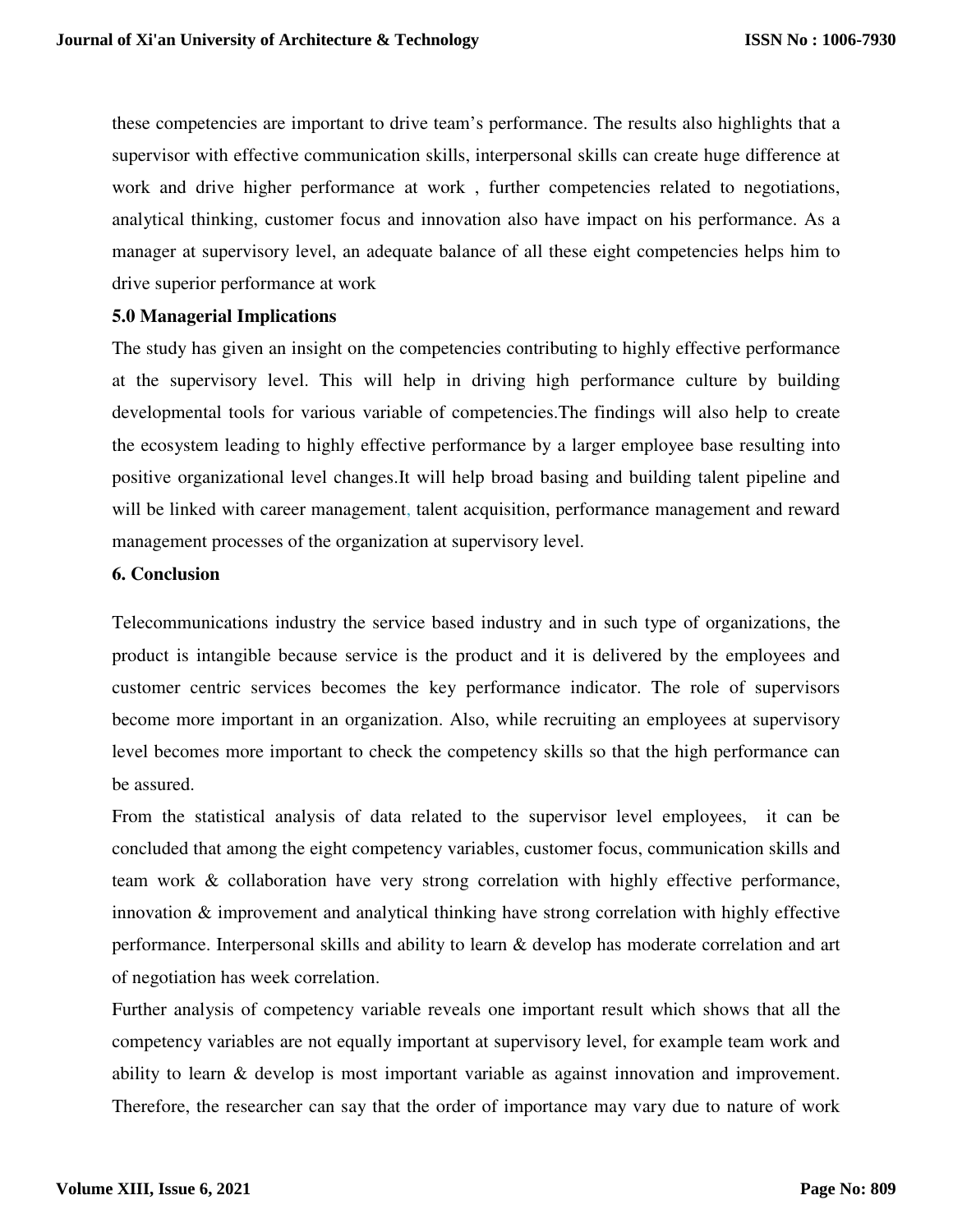and various organizational situations at supervisory level, however it's more important to ensure that a supervisor displays these competencies at work and drive superior performance at work as a leader to drive business growth.

# **References**

[1]Zaim, Halil, Yaşar, Mehmet Fatih and Unal, Omer Faruk (2013),"Analyzing the Effects of Individual Competencies on Performance: A Field Study in Services Industries in Turkey. Journal of Global Strategic Management", Vol 14, pp. 67-77

[2] Gary Hamel ,C.K.Prahalad (1994), "Competing for the future" Harvard Business Review July August 1994.

[3] William C Bogner, Howard Thomas (1992), "Core competency and competitive advantage: A model and illustrative evidence from the pharmacy industry." BEBR faculty working paper; no. 92-0174

[4] David c. Mcclelland(1973), "Testing for competency rather than for intelligence" American Psychologist January 1973.

[5] Richard E. Boyatzis (2008), "Competencies in the  $21<sup>st</sup>$  century", Journal of Management Development", January 2008, ISSN 0262-1711.

[6] Dubey, Rameshwar., Singh, Tripti., Ali, Sadia Samar., Venkatesh, V.G. and Gupta, Omprakash K. (2014) "Exploring dimensions of firm competencies and their impact on performance: Some exploratory empirical results", Benchmarking: An International Journal, Vol. 21 Issue: 6, pp.1003-1022

[7] Covey, Steven (1989).*Seven Habits of Highly Effective People*. Simon & Schuster.

[8] Campbell, J. P., McCloy, R. A., Oppler, S. H., & Sager, C. E. (1993), "A theory of performance. In E. Schmitt, W. C. Borman, & Associates (Eds.), Personnel selection in organizations",pp. 35–70. San Francisco: Jossey-Bass

[9] Campbell, J. P. (1990), "Modeling the performance prediction problem in industrial and organizational psychology. In M. D. Dunnette & L. M. Hough(Eds.), Handbook of industrial and organizational psychology"Vol.1, pp.687-732. Palo Alto: Consulting Psychologists Press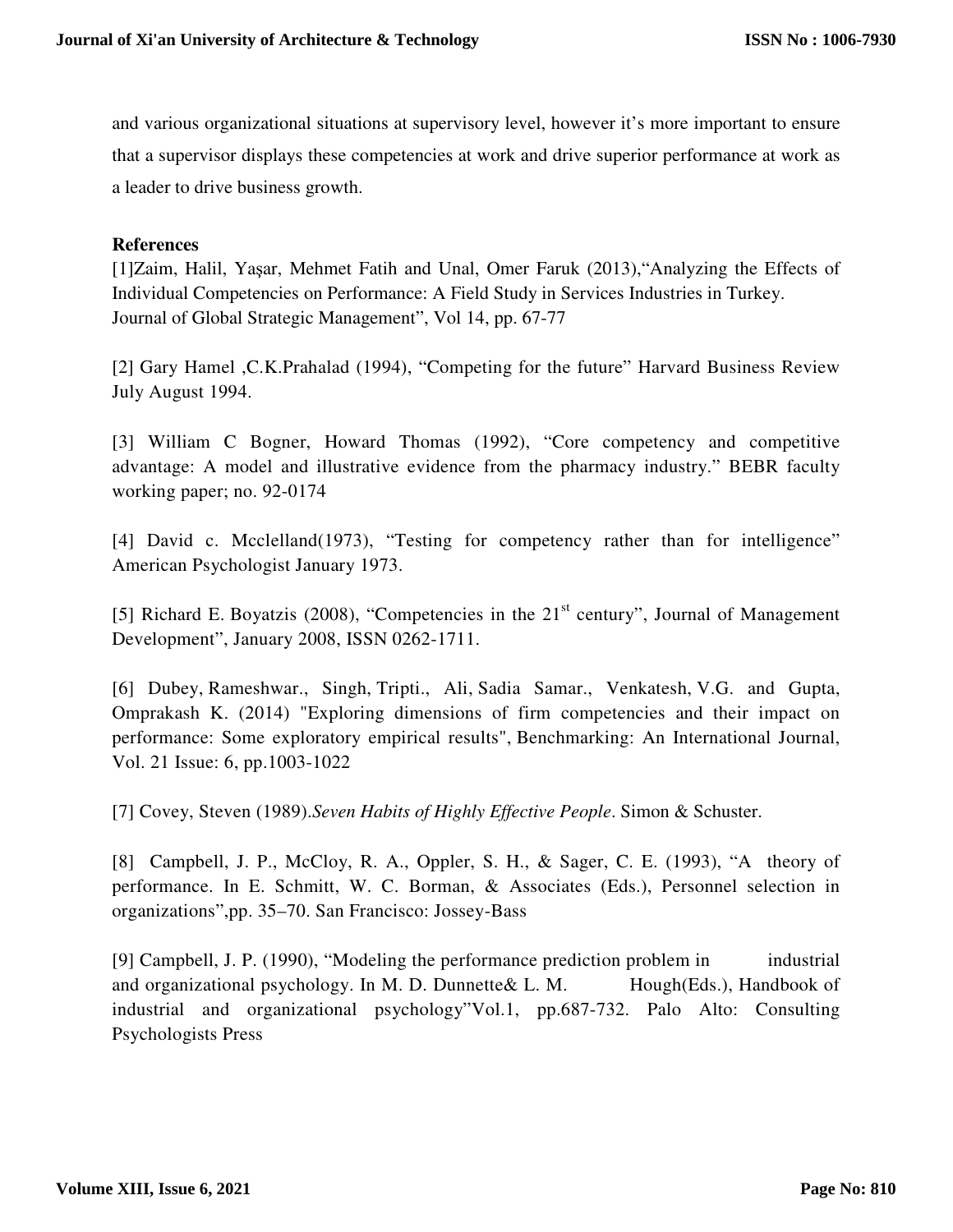[10] Borman, W. C., Hanson, M. A., & Hedge, J. W. (1997), "Personnel selection. Annual Review of Psychology", 48,299-337.

[11] Motowidlo, S. J., Borman, W. C., & Schmit, M. J. (1997), "A theory of individual differences in task and contextual performance",Human Performance, 10, 71-83.

[12] Schmitt, N., & Chan, D. (1998), 'Personal selection: A theoretical approach'', Thousand Oaks, CA: Sage Publications.

[13] VichitaVathanophas, Jintawee Thai-ngam(2007), "Competency requirements for Effective Job Performance in Thai public sector", Contemporary Management Research, Vol 3 , No 1.

[14] Gabriela Kolibacova (2014),"The relationship between competency and performance",

Acta Universitatis Agriculturae et Silviculturae Mendelianae Brunensis, Vol.62, No 6, DOI:

## 10.11118/actaun201462061315

[15] Zaim, Halil, Yaşar, Mehmet Fatih and Unal, Omer Faruk (2013), "Analyzing the Effects of Individual Competencies on Performance: A Field Study in Services Industries in Turkey", Journal of Global Strategic Management, Vol 14, pp. 67-77.

[16] Rahmah Ismail, SyahidaZainalAbidin (2010), "Impact of workers' competence on their performance in the Malaysian private sector", Business and Economic Horizons, Vol.2, Issue 2, July 2010.

[17] ZainabAbbaszadeh, ArdalanEyni and PaymanRabiei (2012), "The Relationship Between Managers' Competencies and Employees' Productivity in Fars Chemical Industries Company, Shiraz, Iran", World Applied Science Journal, Vol 19, No. 6, pp. 811-817.

[18] Yuliandi (2014),"Influence of Competency, Knowledge and Role Ambiguity on Job Performance and Implication for PPAT Performance" Journal of Economic and Sustainable Development, Vol.5, No.17.